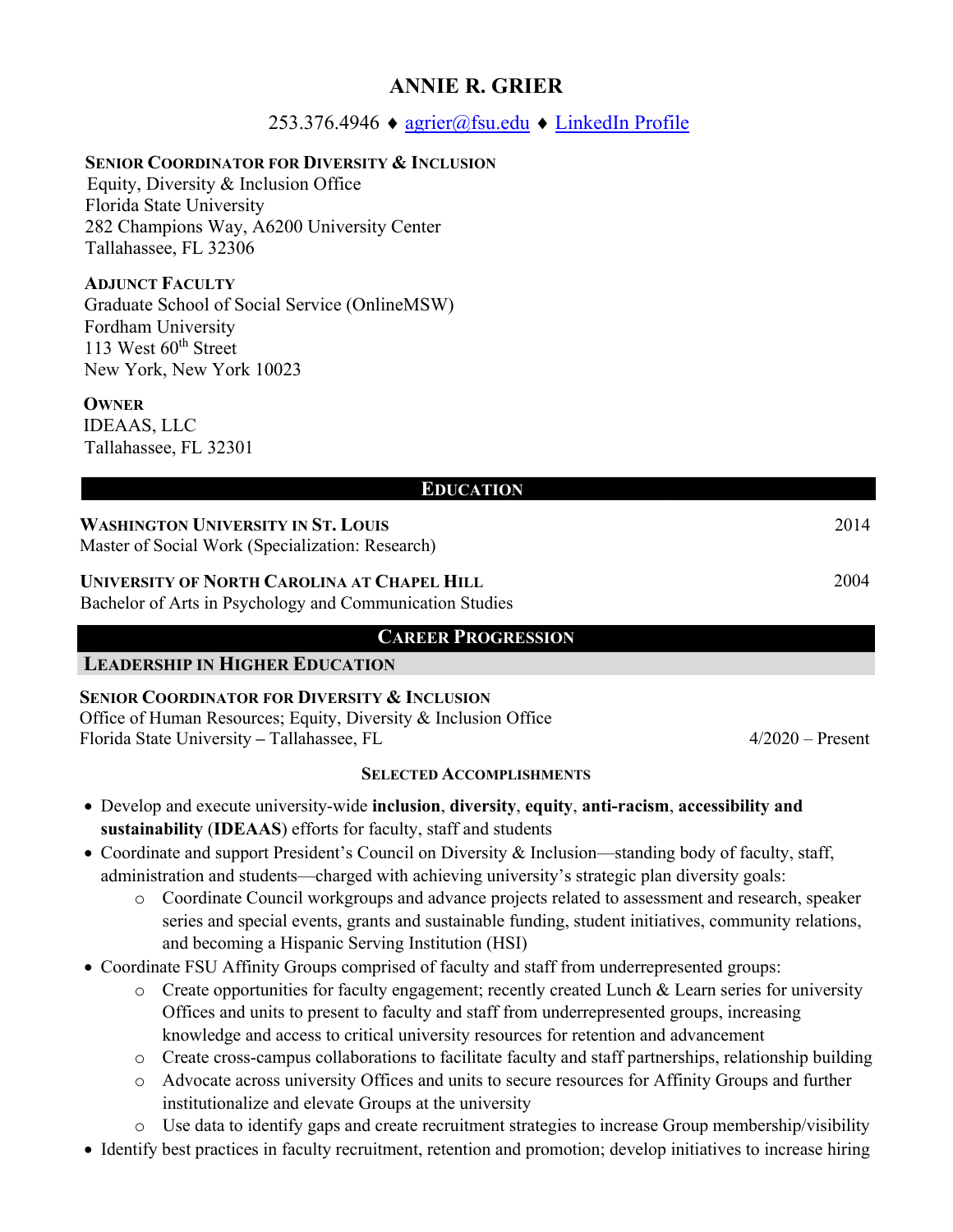and success of faculty from underrepresented groups; benchmark practices at peer institutions

- Lead strategic planning of equity, diversity and inclusion (EDI) initiatives in university departments using internally developed tool; guide academic units in creating Equity, Diversity & Inclusion Strategic Plans
- Provide on-going IDEAAS consultation to academic and administrative units
- Collaborate and partner with faculty, university provosts and presidents, and staff to plan, promote and execute IDEAAS projects
- Create and deliver trainings on IDEAAS-related topics; certified diversity and inclusion trainer (National Coalition Building Institute)
- Coordinate and monitor Diversity & Inclusion Certificate; review and certify theory to action projects completed by faculty and staff; instructor for Core Session: Culturally Responsive Teaching & Research

### **DIRECTOR OF COMMUNITY PARTNERSHIPS ANDTRAINING**

Institute for Justice Research and Development, College of Social Work Florida State University **–** Tallahassee, FL8/2018 – 4/2020 *Promotion from Smart Decarceration Initiative*

#### **SELECTED ACCOMPLISHMENTS**

- Provided leadership and strategic planning; contributed innovative solutions to complex problems for a multi-million-dollar research organization at R1 public university
- Oversight for unfunded and funded (\$565,000) projects; developed and executed multiple concurrent initiatives and programs integral to organization'ssuccess
- Collaborated with faculty researchers and staff to develop, implement, and evaluate culturally responsive research, intervention development and dissemination
- Cultivated relationships with local, state, and national entities to advance research, practice and policy reform on criminal justice system and marginalized populations
- Developed career pipelines for undergraduate and graduate students and young staff; created and supervised internships and group supervision models across the country
- Created first-of-its-kind post-master's fellowship for recent MSW graduates working at intersection of social work and criminal justice; recruited and trained 18 fellows from across the country for 1<sup>st</sup> cohort
- Consultant for university, government and non-profit entities to assist with implementation and evaluation of policies, procedures, and practices
- Served as co-investigator with faculty for research projects; executed research study activities including relationship building, product creation and grant compliance/deliverables
- Served as liaison between stakeholders including academic, government and both for-profit and nonprofit entities; represented organization at local, regional and national levels
- Conducted community presentations; organized conferences and convenings; delivered professional development seminars/trainings
- Created and coordinated Community Advisory Board, comprised entirely of formerly incarcerated adults that provide guidance and feedback on projects

### **ADDITIONAL HIGHER EDUCATION EXPERIENCE**

#### **SMART DECARCERATION INITIATIVE**

Washington University in St. Louis – St. Louis, MO  $5/2015 - 7/2018$ *Promotion from Concordance Academy*

# **BROWN SCHOOL OF SOCIAL WORK**

Washington University in St. Louis **–** St.Louis, MO9/2012 –5/2014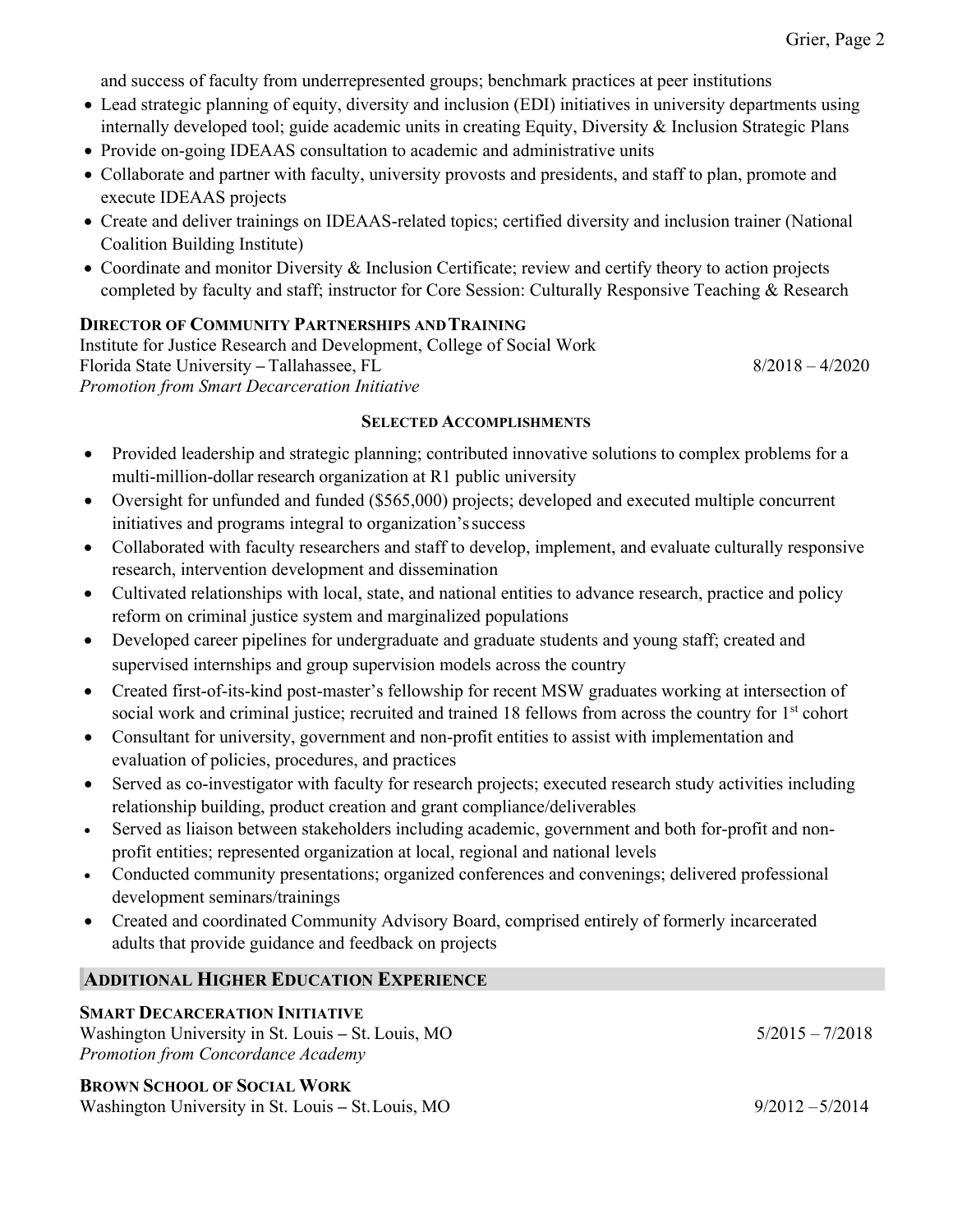#### **SELECTED ACCOMPLISHMENTS**

- Managed major unfunded and funded (\$537,572) research projects; responsible for execution of strategic process; maintained projects' phased delivery, timeline and milestone achievement
- Coordinated consultants from university, business and nonprofit sectors resulting in execution of multiple concurrent projects
- Oversaw Promote Smart Decarceration Grand Challenge Education Working Group, comprised of faculty and students (American Academy of Social Work and Social Welfare)
- Assisted with development, coordination, implementation and evaluation of best practices
- Established trans-disciplinary advisory boards of subject matter experts, including faculty; guided team through design of innovative interventions
- Served on panels; organized and presented at conferences/symposia (from local to national) to educate and engage community in dialogue on decarceration
- Created policies, procedures, and evaluation metrics; analyzed data and prepared reports forsenior administration, board, and partner organizations

### **ADDITIONAL WORK EXPERIENCE**

| <b>CONCORDANCE ACADEMY OF LEADERSHIP - St. Louis, MO</b><br>Promotion from Washington University in St. Louis | $6/2014 - 6/2016$  |
|---------------------------------------------------------------------------------------------------------------|--------------------|
| <b>METROPOLITAN DEVELOPMENT COUNCIL - Tacoma, WA</b>                                                          | $1/2012 - 8/2012$  |
| LYDIA'S PLACE INC - Pittsburgh, PA                                                                            | $3/2008 - 7/2010$  |
| <b>PRISON MOTHERS AND THEIR CHILDREN - Raleigh, NC</b>                                                        | $10/2005 - 3/2008$ |
| THE WOMEN'S CENTER (TEENS CLIMB HIGH PROGRAM) - Chapel Hill, NC                                               | $8/2005 - 8/2007$  |
| <b>FELLOWSHIPS &amp; AWARDS</b>                                                                               |                    |
| <b>PARTICIPANT</b><br><b>Advanced Leadership Development Program</b> – Florida State University               | 2020               |
| <b>FELLOW</b><br><b>Network for Social Work Management</b> – National Fellowship                              | 2019               |
| <b>AWARDEE</b><br>Graduate Research Symposium - Washington University in St. Louis                            | 2013               |
| <b>AWARDEE</b><br><b>Clinton Global Initiative University</b>                                                 | 2013               |
| <b>FELLOW</b><br><b>Coro</b> – National Fellowship                                                            | 2010               |

### **PUBLICATIONS & PRESENTATIONS**

### *BOOK CHAPTERS*

**Grier, A**. & Bright, V. (2020). Beyond jobs: Building financial capability for adults returning to community after prison. In C. Callahan, J. Frey, & R. Imboden (Eds.), *The Routledge handbook on financial social work: direct practice with vulnerable populations*. New York, NY: Taylor and Francis Group.

Epperson, M.W., Pettus-Davis, C., **Grier, A**., & Sawh, L. (2018). Promote Smart Decarceration. In R. Fong, J. Lubben, & R. Barth (Eds.), *Grand Challenges for Social Work and Society*. New York, NY: Taylor and Francis Group.

Pettus-Davis, C., Epperson, M. W., & **Grier, A**. (2016). Reforming civil disability policy to facilitate effective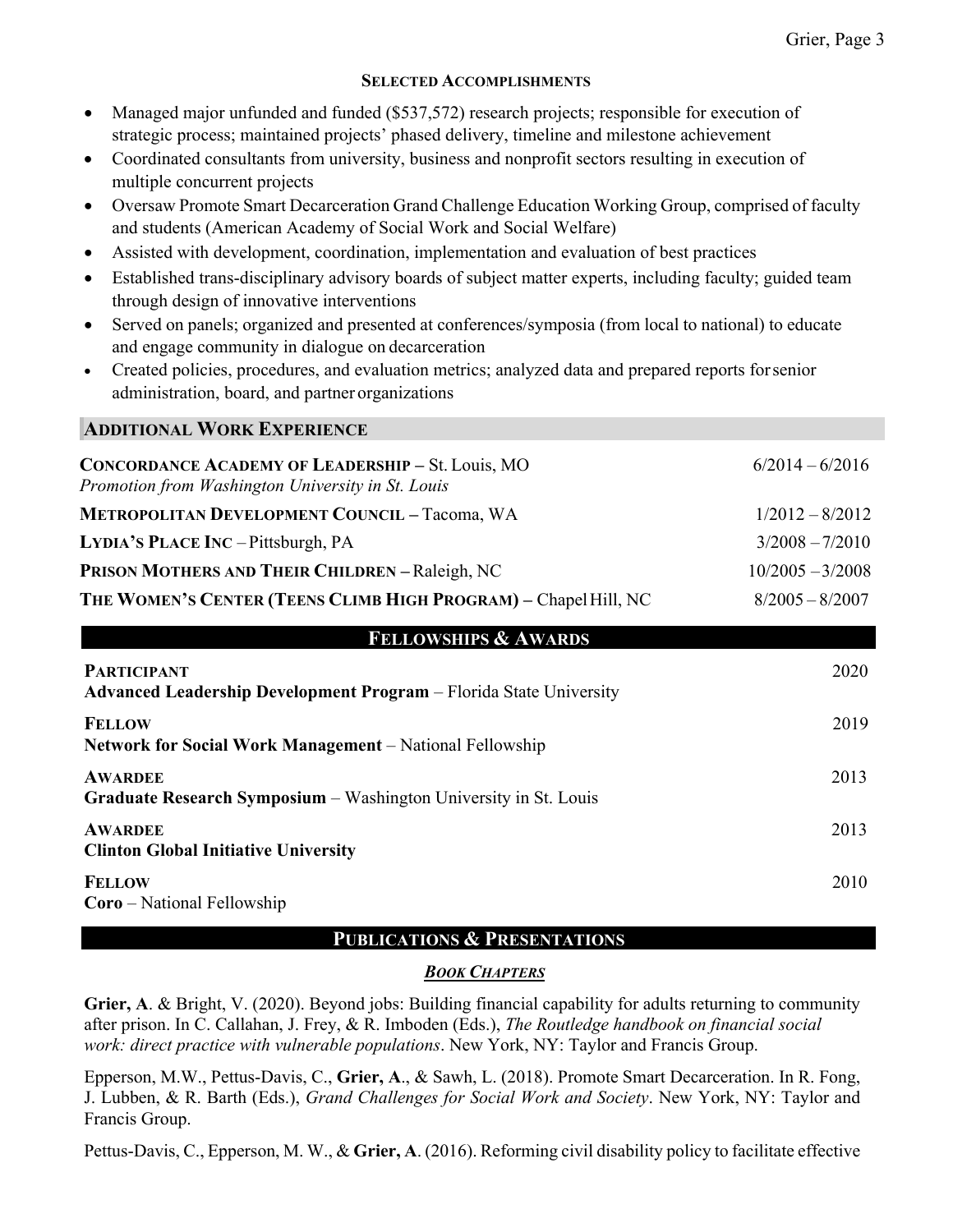and sustainable decarceration. In M. W. Epperson & C. Pettus-Davis (Eds.), *Smart decarceration: Achieving criminal justice transformation in the 21st century.* New York, NY: Oxford University Press.

Pettus-Davis, C., Epperson, M. W., Taylor, S., & **Grier, A**. (2016). Guideposts for the smart decarceration era: Recommended strategies from researchers, practitioners, and formerly incarcerated leaders. In M. W. Epperson & C. Pettus-Davis (Eds.), *Smart decarceration: Achieving criminal justice transformation in the 21st century.* New York, NY: Oxford University Press.

## *MEDIA/SOCIAL MEDIA*

Interview. [Diversity Talks](https://cge.fsu.edu/diversitytalks) (podcast). *Center for Global Engagement*. Florida State University. January 27, 2021.

Interview. [Rigorously Relevant](https://aiswr-swresearch.org/rigorously-relevant/) (podcast). *Adventures in Social Work Research*. January 23, 2021.

[Civil rights, mass incarceration, and the needs of individuals during reentry.](https://ijrd.csw.fsu.edu/sites/g/files/upcbnu1766/files/media/files/dr_Keith_Parker.wav) *Tallahassee National Action Network Radio Show*. September 25, 2018.

[Webinars showcase grand challenges leadership.](https://csd.wustl.edu/webinars-showcase-grand-challenges-leadership/) *Center for Social Development*. Washington University in St. Louis. May 25, 2018.

Expert testimony. [Potential Impact of Community Bail Funds.](https://youtu.be/T2lT_hzJrzk) Board Bill #260 *(motion passed). City of St. Louis Board of Aldermen*. Public Safety Committee. City of St. Louis City, Missouri. February 9, 2017*.*

[Interview.](https://www.facebook.com/jade.harrell/videos/10207410163842201) "13th" Screening at Washington University in St. Louis. *Rare Gem Productions with Jade Harrell*. November 9, 2016.

[Experts and advisers and leaders, oh my](http://views.washingtonpost.com/leadership/panelists/2010/09/experts-and-advisers-and-leaders-oh-my.html)*.* On Leadership. *The Washington Post*. September 28, 2010.

[Jefferson Awards: They give comfort to women inmates.](https://www.post-gazette.com/life/lifestyle/2010/02/08/Jefferson-Awards-They-give-comfort-to-women-inmates/stories/201002080193) *Pittsburgh Post-Gazette*. February 8, 2010.

## *PEER-REVIEWED JOURNAL ARTICLES*

Epperson, M., Patel, S., Sawh, L., Pettus-Davis, C., & **Grier, A.** (Under Review). *Examining case dismissal outcomes in prosecutorial-led diversion programs*.

Pettus-Davis, C., **Grier**, A., Epperson, M.W., & Sawh, L. (In Progress). Adopting deferred prosecution programs: Lessons from a process evaluation.

## *PRACTICE/POLICY BRIEFS & TECHNICAL REPORTS/TOOLS*

**Grier, A.**, Schmidt, L., & Julian, S. (2020). *And other related fields: strategies for social work students to develop competence in macro practice.* Network for Social Work Management.

Pettus-Davis, C., Epperson, M., **Grier, A**., Kraatz, M., Sawh, L., & Kennedy, S. (2018). *[Deferred](https://ijrd.csw.fsu.edu/sites/g/files/upcbnu1766/files/media/images/publication_pdfs/deferred_prosecution_programs_implementation_guide.pdf)  [prosecution programs: An implementation guide](https://ijrd.csw.fsu.edu/sites/g/files/upcbnu1766/files/media/images/publication_pdfs/deferred_prosecution_programs_implementation_guide.pdf)*. Florida State University. Institute for Justice Research and Development.

Copeland, P., Jacob, D., Young, D., **Grier, A**., Kennedy, S., & Tripodi, S. (2018). *[Smart decarceration](https://ijrd.csw.fsu.edu/sites/g/files/upcbnu1766/files/media/images/publication_pdfs/Smart_Decarceration_Practice_Behaviors_for_Social_WorkCompetencies.pdf)  [practice behaviors for social work and competencies](https://ijrd.csw.fsu.edu/sites/g/files/upcbnu1766/files/media/images/publication_pdfs/Smart_Decarceration_Practice_Behaviors_for_Social_WorkCompetencies.pdf)*. Florida State University. Institute for Justice Research and Development.

*[Course Corrections: National public defenders summit on mental health & criminal justice.](https://www.equitasproject.org/wp-content/uploads/2018/05/Public-Defenders-Course-Corrections-FINAL.pdf)* (2018). Policy Brief. Denver, CO: The Equitas Project.

Pettus-Davis, C., Epperson, M. W., & **Grier, A.** (2017). *[Guideposts for the era of Smart Decarceration:](https://ijrd.csw.fsu.edu/sites/g/files/upcbnu1766/files/Publications/Guideposts_SmartDecarceration.pdf)  [Smart decarceration strategies for practitioners, advocates, reformers, and researchers.](https://ijrd.csw.fsu.edu/sites/g/files/upcbnu1766/files/Publications/Guideposts_SmartDecarceration.pdf)* Community report*.*  Center for Social Development, Washington University in St. Louis and University of Chicago.

Pettus-Davis, C., Epperson, M. W., & **Grier, A.** (2017). *[Reverse civic and legal exclusions for persons with](https://ijrd.csw.fsu.edu/sites/g/files/upcbnu1766/files/media/images/publication_pdfs/ReverseCivicandLegalExclusions_0.pdf)  [criminal charges and convictions.](https://ijrd.csw.fsu.edu/sites/g/files/upcbnu1766/files/media/images/publication_pdfs/ReverseCivicandLegalExclusions_0.pdf)*(Policy Action No. 9.1). Cleveland, OH: American Academy of Social Work & Social Welfare.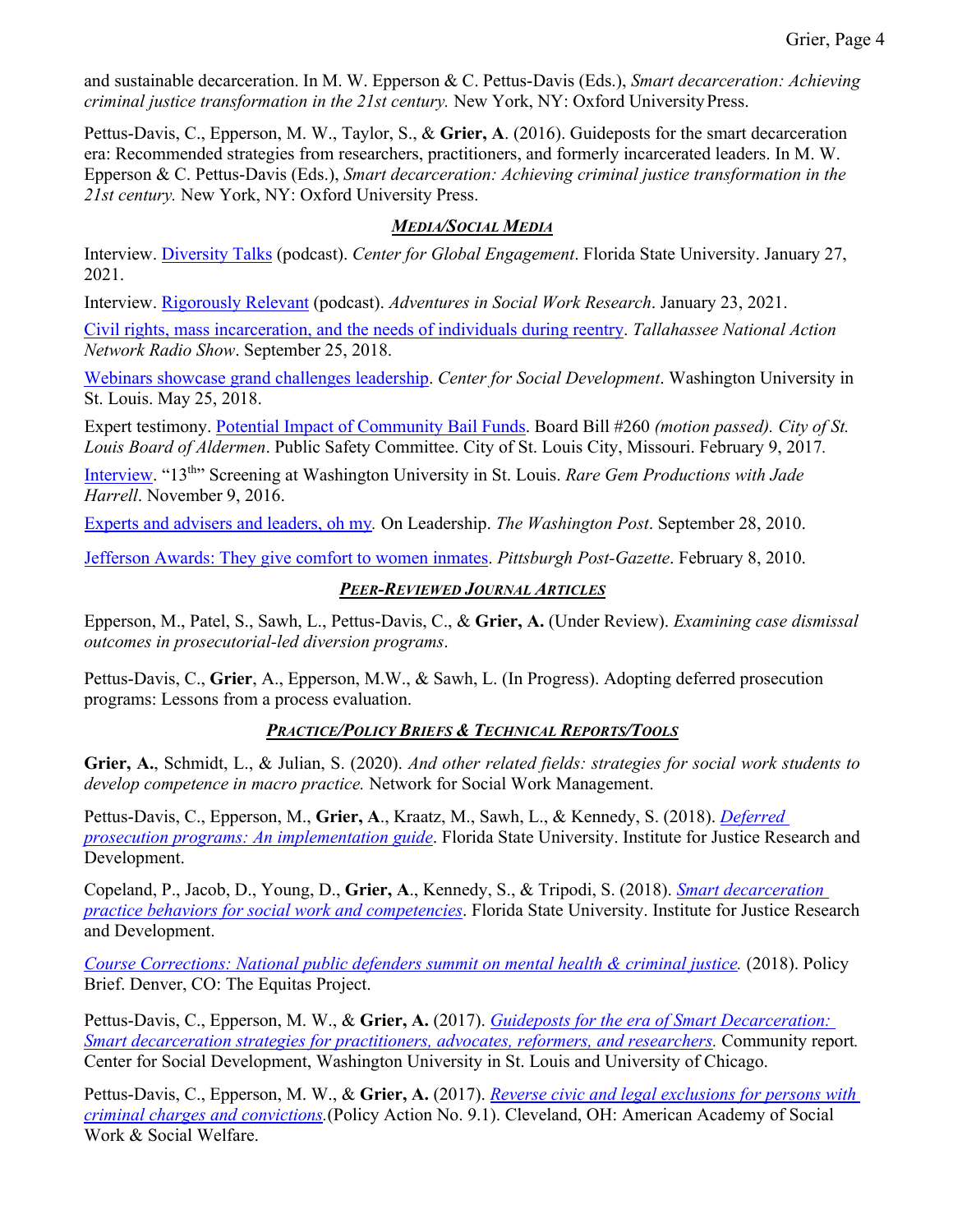Pettus-Davis, C., Epperson, M. W., & **Grier, A**. (2016) *[From mass incarceration to effective and](https://openscholarship.wustl.edu/cgi/viewcontent.cgi?article=1570&context=csd_research)  [sustainable decarceration conference report](https://openscholarship.wustl.edu/cgi/viewcontent.cgi?article=1570&context=csd_research)* (CSD Conference Report No. 16-43). St. Louis, MO: Center for Social Development, Washington University in St. Louis.

### *PANELS & PRESENTATIONS*

## *National*

Panelist. (2020). "*NSWM Policy Fellows Informational Panel"*. Network for Social Work Management. Virtual.

**Grier, A.** (2020). *["And other related fields": strategies for social work students to develop competence in](https://www.dropbox.com/s/c8202v4nmm5j94u/Video%20-%206-5-20%20Policy%20Fellows%202020%20Virtual%20Poster%20Presentations.mp4?dl=0)  [macro practice.](https://www.dropbox.com/s/c8202v4nmm5j94u/Video%20-%206-5-20%20Policy%20Fellows%202020%20Virtual%20Poster%20Presentations.mp4?dl=0)* Presentation. Network for Social Work Management, National Conference. Virtual.

Kim, J. (2020). University of Denver, Graduate School of Social Work. Solutions-focused Brief Therapy, SOWK 4700. Working with Hispanic/LatinX, and African American Clients [Video]. *Interview with Dr. Darren Whitfield, Dr. Husain Lateef, and Annie Grier.* 

Epperson, M.W., Patel, S., Sawh, L., Sarantakos, S.P., Pettus-Davis, C., & **Grier**, A. (2019). Paper: Examining case dismissal and re-offense rates in deferred prosecution programs. Society for Social Work and Research 23rd Annual Conference. San Francisco, CA.

Epperson, M., Pettus-Davis, C., **Grier, A**. (2018). *Building social capacity: a core concept for the Promote Smart Decarceration Grand Challenge.* Roundtable. Society for Social Work and Research. Washington, D.C.

Epperson, M., Sawh, L., Claypool, E., Pettus-Davis, C., & **Grier, A**. (2018). *Deferred prosecution programs: examining the implementation of a prosecutorial innovation*. Presentation. American Society of Criminology. Atlanta, GA.

**Grier, A.** (2017). *From mass incarceration to smart decarceration*. Presentation. National Association for Social Work, New York City Conference. New York, NY.

**Grier, A**. (2017). *National study identifying actionable implementation strategies for "promote smart decarceration" grand challenge*. Presentation. Council on Social Work Education, Annual Conference. Dallas, TX.

Pettus-Davis, C. & **Grier, A**. (2017). *Deferred prosecution programs: Opportunities for social work to promote smart decarceration*. Presentation. Council on Social Work Education, Annual Conference. Dallas, TX.

Panelist. (2017). *[Smart Decarceration: Achieving criminal justice transformation in the 21](https://lecturecapture.wustl.edu/mediasite/Play/c9d5676732b241c3b9d6447308c4ffdb1d)st century* (book launch). Washington University in St. Louis. St. Louis, MO.

Pettus-Davis, C.; Williams, E.; **Grier, A.**; Serdyukova, M.; Foster, M.; & Murugan, V. (2013). *Supporting prisoners after release: Strategies families use to prevent reincarceration*. Paper. Society for Social Work and Research, Annual Conference. San Antonio, TX.

## *Regional/Local*

Presenter. (2020). *[Collaborative Collision: Anti-racism, Equity](https://www.research.fsu.edu/research-offices/ord/collaborative-collision/past-collaborative-collision-events/cc-anti-racism-equity-and-inclusion/) and Inclusion*. Florida State University. Tallahassee, FL.

Presenter. (2018). "*Mental Health and Criminal Justice in Florida: Research-Practitioner Partnerships.*" Co-presenter, Dr. Carrie Pettus-Davis. Florida Mental Health Council Annual Meeting. Palm Coast, FL.

Panel Moderator. (2018). "*True Conviction*" Screening. Cinema St. Louis. Washington University in St. Louis. St. Louis, MO.

Panelist. (2018). *Justice 2020: St. Louis Initiative*. City of St. Louis Circuit Attorney's Office. St. Louis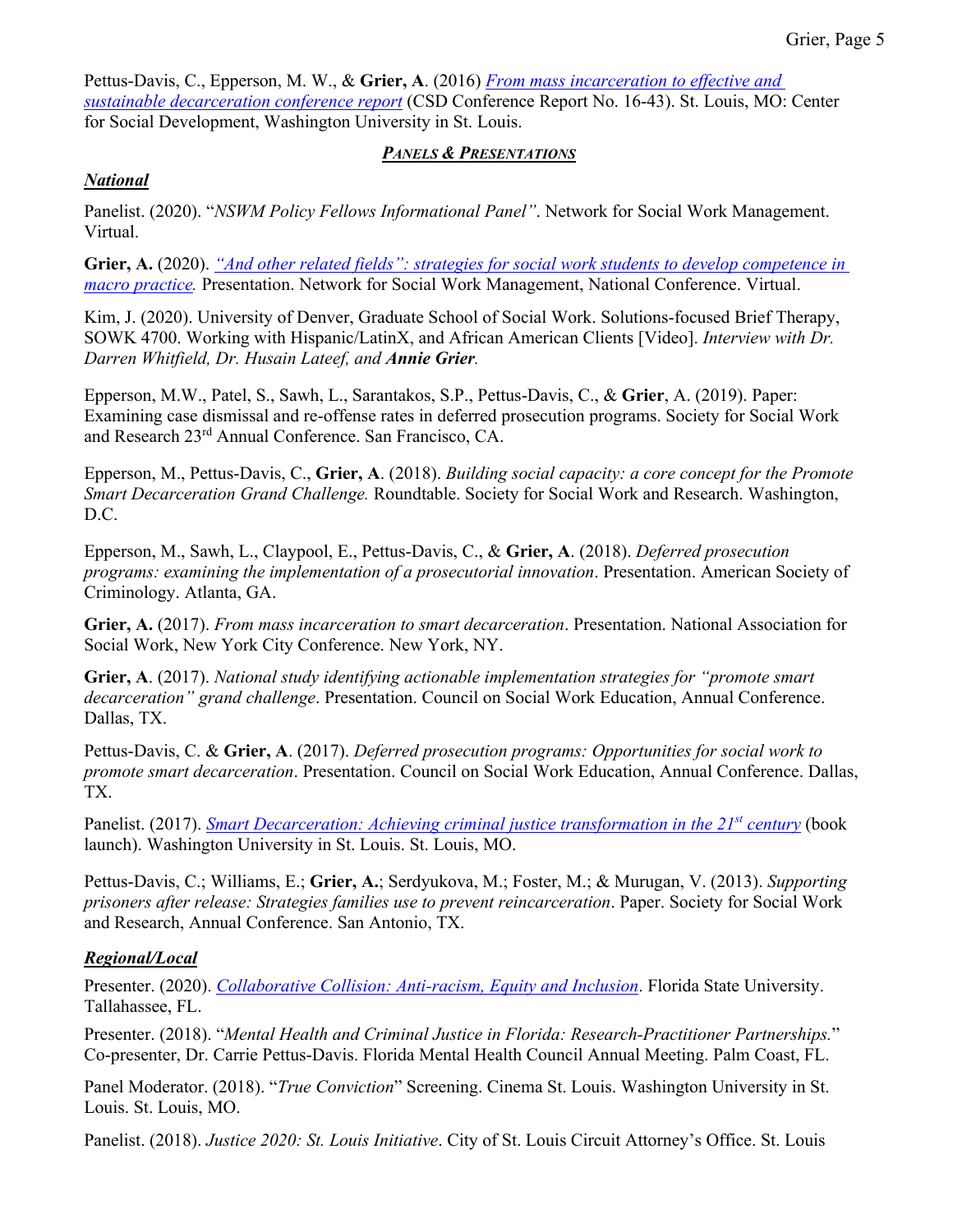University. St. Louis, MO.

Panelist. (2017). *"13th" Viewing and Panel*. Office of Diversity, Inclusion, and Equity. Washington University in St. Louis. St. Louis, MO.

Panelist. (2017). *Opportunity by Zip Code*. Washington University in St. Louis. St. Louis, MO.

Panelist. (2017). *Smart decarceration: Achieving criminal justice transformation in the 21st century* Book Launch. Washington University in St. Louis. St. Louis, MO.

Presenter. (2017). *From mass incarceration to smart decarceration*. Connections (Washington University in St. Louis Medical School). St. Louis, MO.

Presenter. (2017). *Promote smart decarceration grand challenge*. Southeastern Missouri State University. Cape Girardeau, MO.

Presenter. (2017). *Exploring the criminal justice system at The Brown School*. Brown School of Social Work. Washington University in St. Louis. St. Louis, MO.

| <b>COURSES</b>                           |                                                                                                                                                                                                                                       |                     |  |  |
|------------------------------------------|---------------------------------------------------------------------------------------------------------------------------------------------------------------------------------------------------------------------------------------|---------------------|--|--|
| <b>INSTRUCTOR</b>                        |                                                                                                                                                                                                                                       |                     |  |  |
| Spring 2021                              | SWGS 6814 Advanced Integrated Practice Evaluation and Research                                                                                                                                                                        |                     |  |  |
|                                          | SWGS 6622 Advanced Integrative Practice with Organizations and Communities                                                                                                                                                            |                     |  |  |
| Fall 2020                                | SWGS 6814 Advanced Integrated Practice Evaluation and Research                                                                                                                                                                        |                     |  |  |
| <b>TEACHING ASSISTANT</b>                |                                                                                                                                                                                                                                       |                     |  |  |
| Fall 2015                                | S55-5350 Transdisciplinary Problem Solving: Criminal Justice Involved Adults:<br>Practice and Policy Interventions                                                                                                                    |                     |  |  |
|                                          | PROFESSIONAL & COMMUNITY SERVICE                                                                                                                                                                                                      |                     |  |  |
| <b>PROFESSIONAL</b>                      |                                                                                                                                                                                                                                       |                     |  |  |
| Mentor                                   | ProfessioNole Mentors Program - Florida State<br>University                                                                                                                                                                           | $12/2020$ – Present |  |  |
| Ambassador                               | <b>Network for Social Work Management</b>                                                                                                                                                                                             | $7/2020$ – Present  |  |  |
| Member                                   | <b>Black Faculty and Staff Network - Florida State</b><br>University                                                                                                                                                                  | $5/2020$ – Present  |  |  |
| Field Supervisor/Instructor              | <b>Office of Field Education - Florida State University,</b><br>Washington University in St. Louis, St. Louis University,<br>University of Missouri - St. Louis, University of Denver,<br>Winthrop University, and Liberty University | $11/2016$ – Present |  |  |
| Member                                   | <b>Search Committee</b> – Director, Student Equity $\&$<br>Inclusion, Florida State University                                                                                                                                        | $9/2020 - 11/2020$  |  |  |
| Policy Working Group<br>Member           | <b>Promote Smart Decarceration Grand Challenge</b><br>American Academy for Social Work and Social Welfare                                                                                                                             | $4/2019 - 4/2020$   |  |  |
| <b>Education Working Group</b><br>Member | <b>Promote Smart Decarceration Grand Challenge</b><br>American Academy for Social Work and Social Welfare                                                                                                                             | $3/2018 - 4/2020$   |  |  |
| Parent (Kinship Group)                   | Ujamaa – Washington University in St. Louis                                                                                                                                                                                           | $09/2017 - 7/2018$  |  |  |